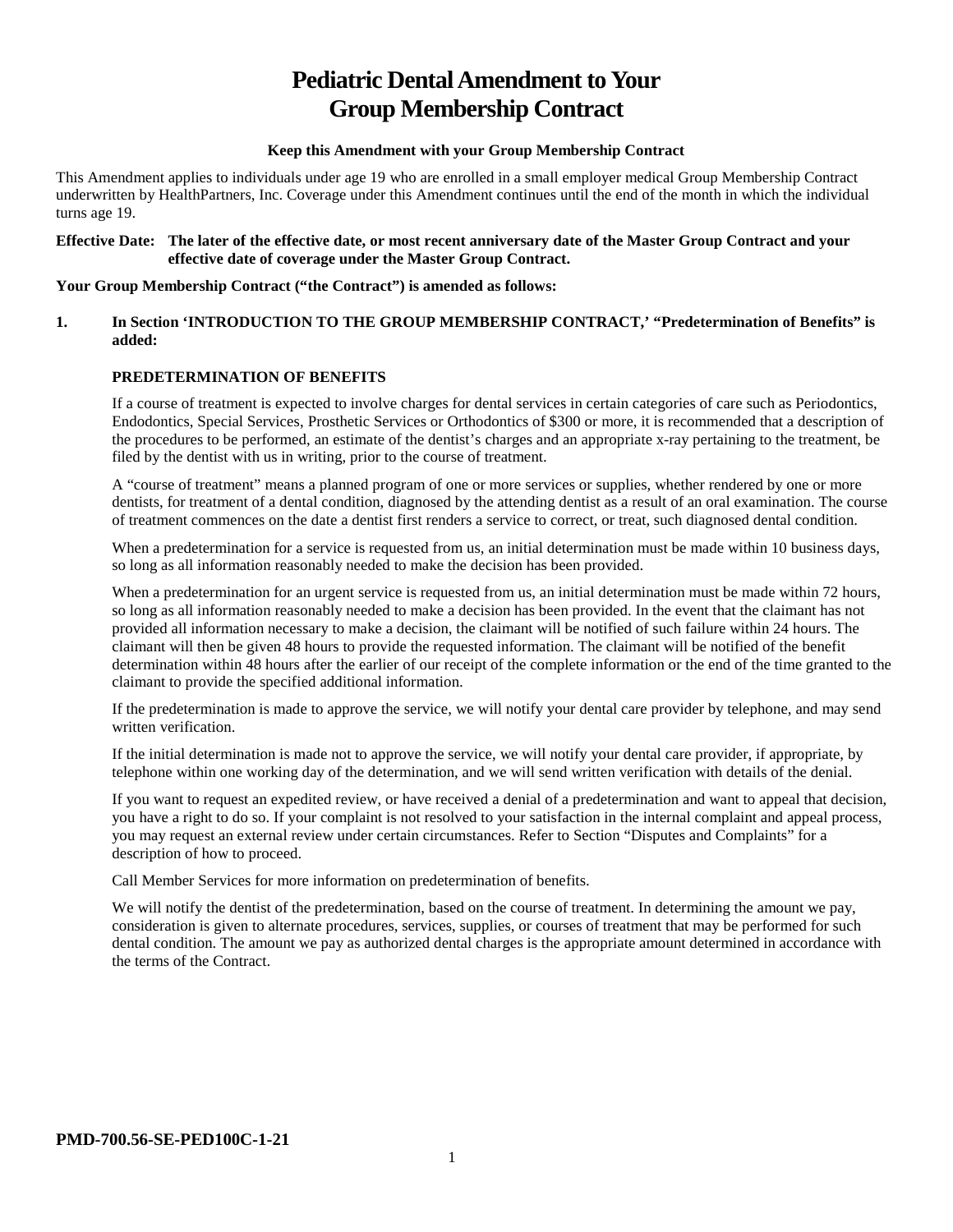If a description of the procedures to be performed, and an estimate of the dentist's charges are not submitted in advance, we reserve the right to make a determination of benefits payable, taking into account alternate procedures, services, supplies or courses of treatment, based on accepted standards of dental practice.

Predetermination for services to be performed is limited to services performed within 90 days from the date such course of treatment was approved by us. Additional services required after 90 days may be submitted in writing, as a new course of treatment, and approved on the same basis as the prior plan.

#### **2. In Section 'DEFINITIONS OF TERMS USED,' the following definitions are added:**

**Clinically Accepted Dental Services.** These are techniques or services, accepted for general use, based on risk/benefit implications (evidence based). Some clinically accepted techniques are approved only for limited use, under specific circumstances.

**Consultations**. These are diagnostic services provided by a dentist or dental specialist other than the practitioner who is providing treatment.

**Cosmetic Care.** These are dental services to improve appearance, without treatment of a related illness or injury.

**Customary Restorative Materials.** These are amalgam (silver fillings), glass ionomer and intraorally cured acrylic resin and resin-based composite materials (white fillings).

**Date of Service.** This is generally the date the dental service is performed. For prosthetic, or other special restorative procedures, the date of service is the date impressions were made for final working models. For endodontic procedures, date of service is the date on which the root canal was first entered for the purpose of canal preparation.

**Dentally Necessary.** This is care which is limited to diagnostic examination, treatment, and the use of dental equipment and appliances and which is required to prevent deterioration of dental health, or to restore dental function. The member's general health condition must permit the necessary procedure(s). Decisions about dental necessity are made by HealthPartners' dental directors or their designees.

**Dentist.** This is a professionally degreed doctor of dental surgery or dental medicine who lawfully performs a dental service in strict accordance with governmental licensing privileges and limitations.

**Elective Procedures.** These are procedures which are available to patients but which are not dentally necessary.

**Emergency Dental Care.** These are services for an acute dental condition that would lead a prudent layperson to reasonably expect that the absence of immediate care would result in serious impairment to the dentition or would place the person's oral health in serious jeopardy.

**Endodontics.** This is the treatment of diseases of the dental pulp. Endodontics includes root canal therapy, pulp capping procedures, apexification and periapical procedures associated with root canal treatment.

**Medically Necessary Orthodontic Services.** These are comprehensive medically necessary services covered for pediatric dental members who have a severe handicapping malocclusion related to a medical condition resulting from congenital, craniofacial or dentofacial malformations involving the teeth and requiring reconstructive surgical correction in addition to orthodontic services.

**Oral Surgery.** This is routine surgery involving teeth or alveolar bone, including extraction and alveolectomy. Oral surgery may include other oral treatment and surgery, if a dentist considers it dentally necessary. Oral surgery does not include orthodontia, orthognathic surgery, and placement of dental implants or surgical care that is necessary because of a medical condition.

**Orthodontics.** This is medically necessary dental care for the correction of severe handicapping malocclusion of teeth using appliances and techniques that alter the position of teeth in the jaws.

**Orthognathic Surgery.** This is oral surgery to alter the position of the jaw bones.

**Periodontics.** This is non-surgical and surgical treatment of diseases of the gingiva (gums) and bone supporting the teeth.

**Prosthetic Services.** These are services to replace missing teeth; including the prescribing, repair, construction, replacement and fitting of fixed bridges and full or partial removable dentures.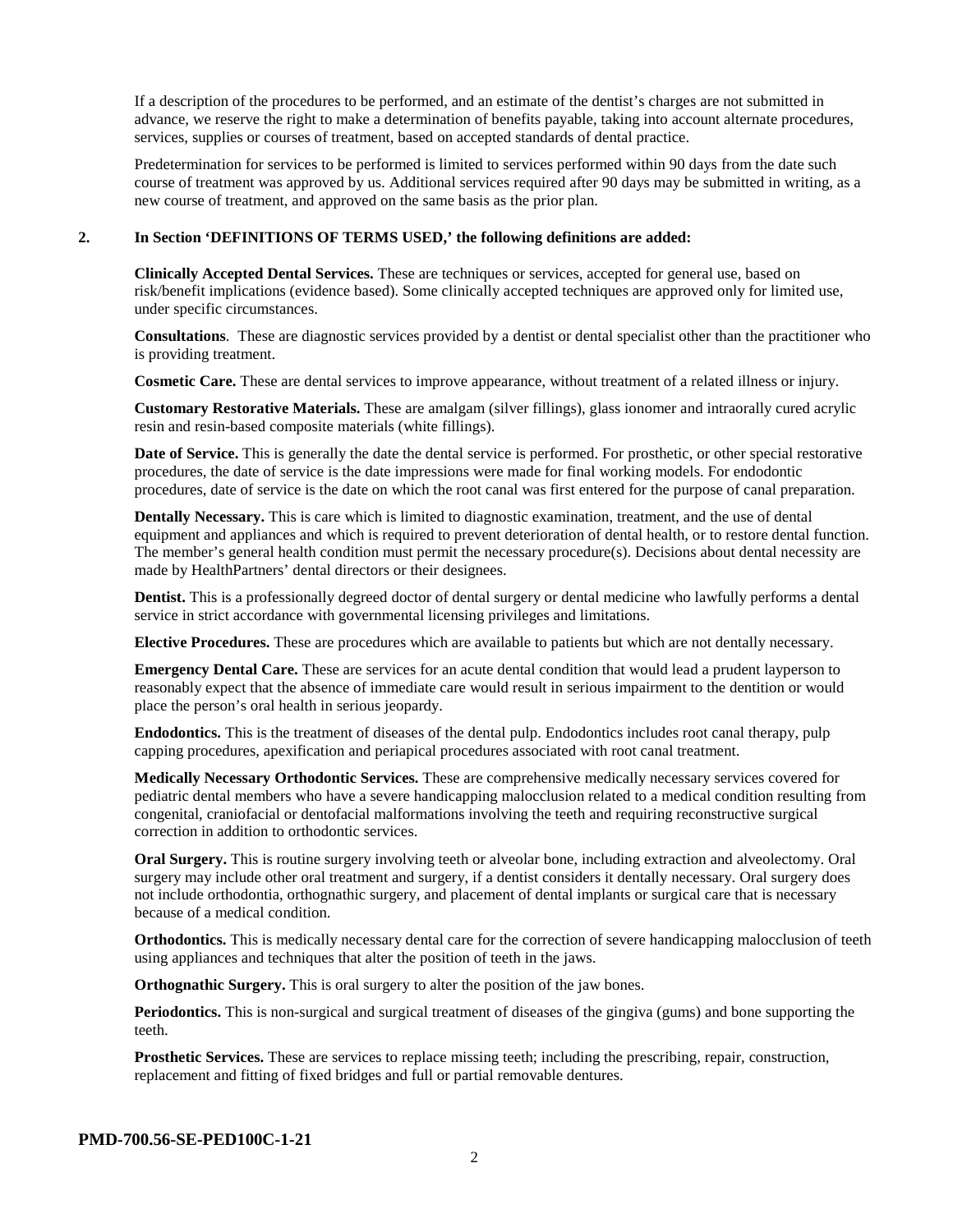## **3. The following are added to Section "SERVICES NOT COVERED," and apply only to Pediatric Dental benefits:**

- Treatment, procedures or services which are not dentally necessary and/or which are primarily educational in nature or for the vocation, comfort, convenience, appearance or recreation of the member.
- The treatment of conditions which foreseeable result from excluded services.
- For Network Benefits, treatment, procedures or services which are not provided by a network dentist or other authorized provider or are not authorized by us.
- Dental services or supplies which are performed primarily for cosmetic purposes or for the purpose of improving the appearance of your teeth. This includes tooth whitening, tooth bonding and veneers that cover the teeth. This exclusion does not apply to services for reconstructive surgery. However, to the extent that these reconstructive surgery services are paid as medical services under the Contract, they are not covered as Pediatric Dental services.
- Hospitalization or other facility charges.
- Local anesthesia or use of electronic analgesia billed as a separate procedure is not covered. Inhaled nitrous oxide is not covered. General anesthesia and intravenous sedation are not covered except as indicated in this Amendment.
- Orthodontic services, except as provided in this Amendment.
- Orthognathic surgery (surgery to reposition the jaws).
- Services which are elective, investigative, experimental or not otherwise clinically accepted.
- Procedures, appliances or restorations that are necessary to alter, restore or maintain occlusion, including but not limited to: increasing vertical dimension, replacing or stabilizing tooth structure lost by attrition (including chipping or fractures), or erosion or realigning teeth, except as covered orthodontic services provided in this Amendment. Mandibular orthopedic appliances and bite planes are also not covered.
- Procedures, appliances (other than occlusal guards, as indicated in this Amendment) or restorations for the prevention of bruxism (grinding of teeth) or clenching.
- Services for the following items:
	- o replacement of any missing, lost or stolen dental or implant-supported prosthesis. replacement or repair of orthodontic appliances.
	- o replacement of orthodontic appliances due to non-compliance.
- Services related to a prosthetic or special restorative appliance which was installed or delivered more than 60 days after termination of coverage.
- Diagnostic testing that is performed and billed as a separate procedure such as collection of microorganisms for culture, viral cultures, genetic testing for susceptibility or oral disease and caries susceptibility tests. This includes all oral pathology and laboratory testing charges.
- For non-network coverage, dental services related to the replacement of any teeth missing prior to the member's effective date under this Amendment.
- Dental services, supplies and devices not expressly covered as a benefit under this Amendment.
- Prescription drugs and medications prescribed by a dentist. This includes gingival irrigation.
- Services provided to the member which the member is not required to pay.
- The portion of a billed charge for an otherwise covered service by a non-network provider, which is in excess of our maximum amount allowed. We also do not cover charges or a portion of a charge which is either a duplicate charge for a service or charges for a duplicate service.
- Services for injury or illness either (a) arising out of an injury in the course of employment and subject to workers' compensation or similar law; or (b) for which benefits are payable without regard to fault, under coverage statutorily required to be contained in any motor vehicle or other liability insurance policy or equivalent self-insurance; or (c) for which benefits are payable under another policy of accident and health insurance, Medicare or any other governmental program.
- Except where expressly addressed in this Amendment, when multiple, acceptable treatment options exist related to a specific dental problem, we will provide benefits based upon the least costly alternative treatment. This includes inlay restorations paid as corresponding amalgam restorations.
- Services covered under the patient's medical plan, except to the extent not covered under the patient's medical plan.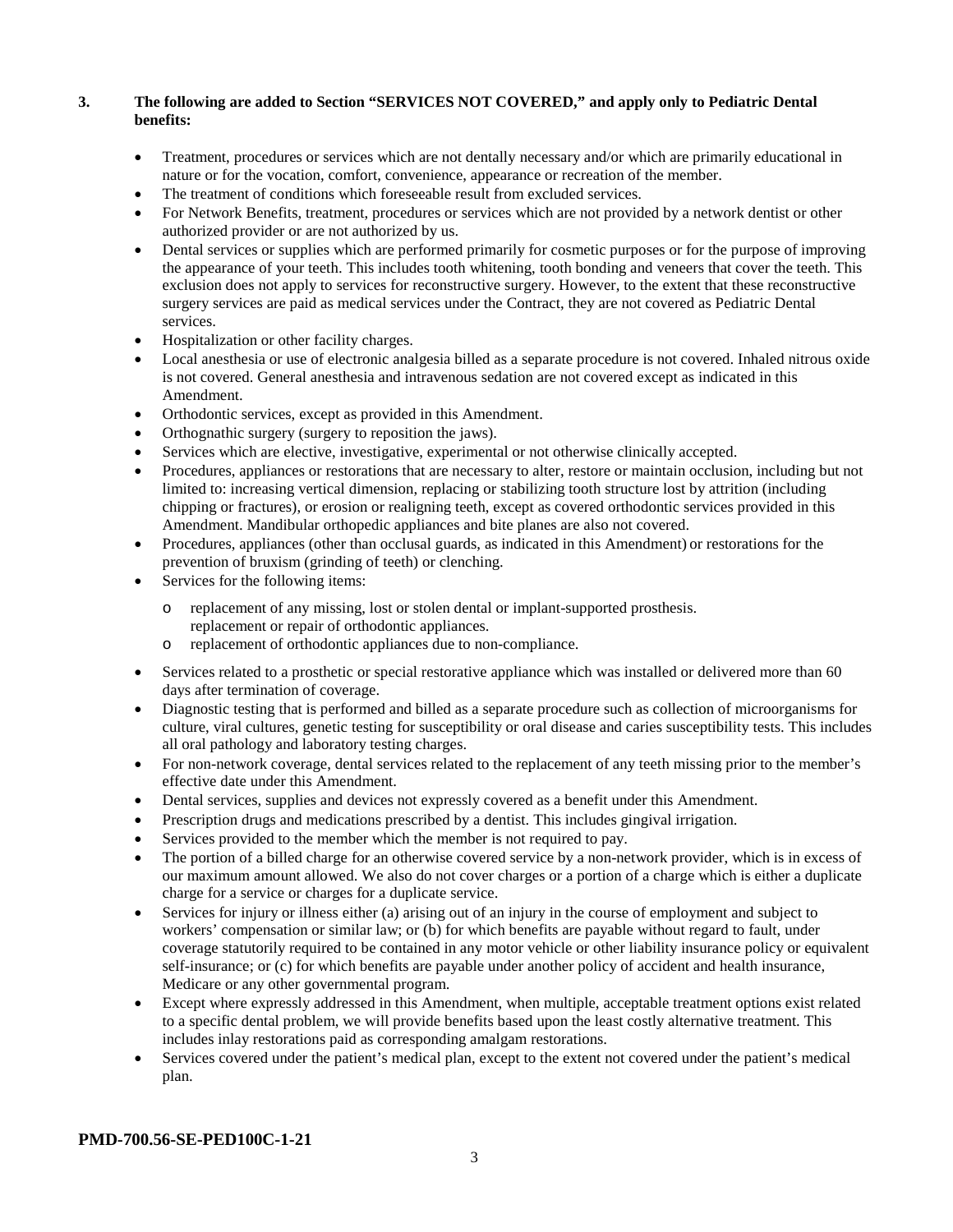- Additional charges for office visits that occur after regularly scheduled hours, missed appointments or appointments cancelled on short notice.
- Onlays, veneers or partial crowns fabricated from extraorally cured composite resin or porcelain.
- Periodontal splinting.
- Athletic mouthguards.
- Charges for infection control, sterilization and waste disposal.
- Charges for sales tax.
- Treatment, procedures, or services or drugs which are provided when you are not covered under this Amendment.
- Cone beam CT capture and interpretation.
- Harvest of bone for use in autogenous grafting procedure.
- Charges for maxillofacial prosthetics.
- Charges for case presentations for treatment planning or behavioral management.
- Charges for enamel microabrasion, odontoplasty and pulpal regeneration.
- Charges for surgical procedures for isolation of a tooth with a rubber dam.
- Non-intravenous conscious sedation and drugs to treat anxiety or pain.
- Charges for endodontic endosseous implants.
- Charges for intentional reimplantation (including necessary splinting).
- Charges for canal preparation and fitting of preformed dowel or post.
- Charges for temporary crowns for fractured teeth.
- Charges for interim or custom abutments for implants.
- Charges for rebonding, recementing and repair of fixed retainers.
- Charges for surgical placement of a temporary anchorage device.
- Charges for autogenous or nonautogenous osseous, osteoperiosteal or cartilage graft of the mandible or maxilla.
- Charges for anatomical crown exposure.
- Interim prostheses.
- Connector bars, stress breakers and precision attachments.
- Provisional pontics, crowns and retainer crowns.
- Copings.
- Oral hygiene instruction.
- Removal of fixed space maintainers.
- Hospital, home and extended care facility visits by dental providers.
- Gold foil restorations.
- Treatment for correction of malocclusion of teeth and associated dental and facial disharmonies, and posttreatment retainers, when treatment is not medically necessary.
- Maxillofacial MRI, maxillofacial ultrasound and sialoendoscopy capture and interpretation.
- Post processing of image or image sets.
- Caries risk assessment and documentation.
- Charges for unspecified procedures.
- Charges for the placement of a restorative foundation for an indirect restoration.
- Charges for periradicular services and bone grafts or other material used in conjunction with periradicular surgery.
- Non-dental administrative fees and charges including, but not limited to dental record preparation, and interest charges.
- Services related to the diagnosis and treatment of Temporomandibular Joint Dysfunction (TMD).

## **4. The Benefits Chart is expanded to include the following:**

## **Pediatric Dental Benefits Chart**

**The Contract covers Preventive and Diagnostic Services, Basic, Special, Prosthetic and medically necessary Orthodontia Services only, for members under age 19.**

**HealthPartners agrees to cover the dental services described below. This Benefits Chart describes the level of payment that applies for each of the covered services. To be covered, dental services or items described below must be medically or dentally necessary. The date of service must be while you are enrolled in the plan.**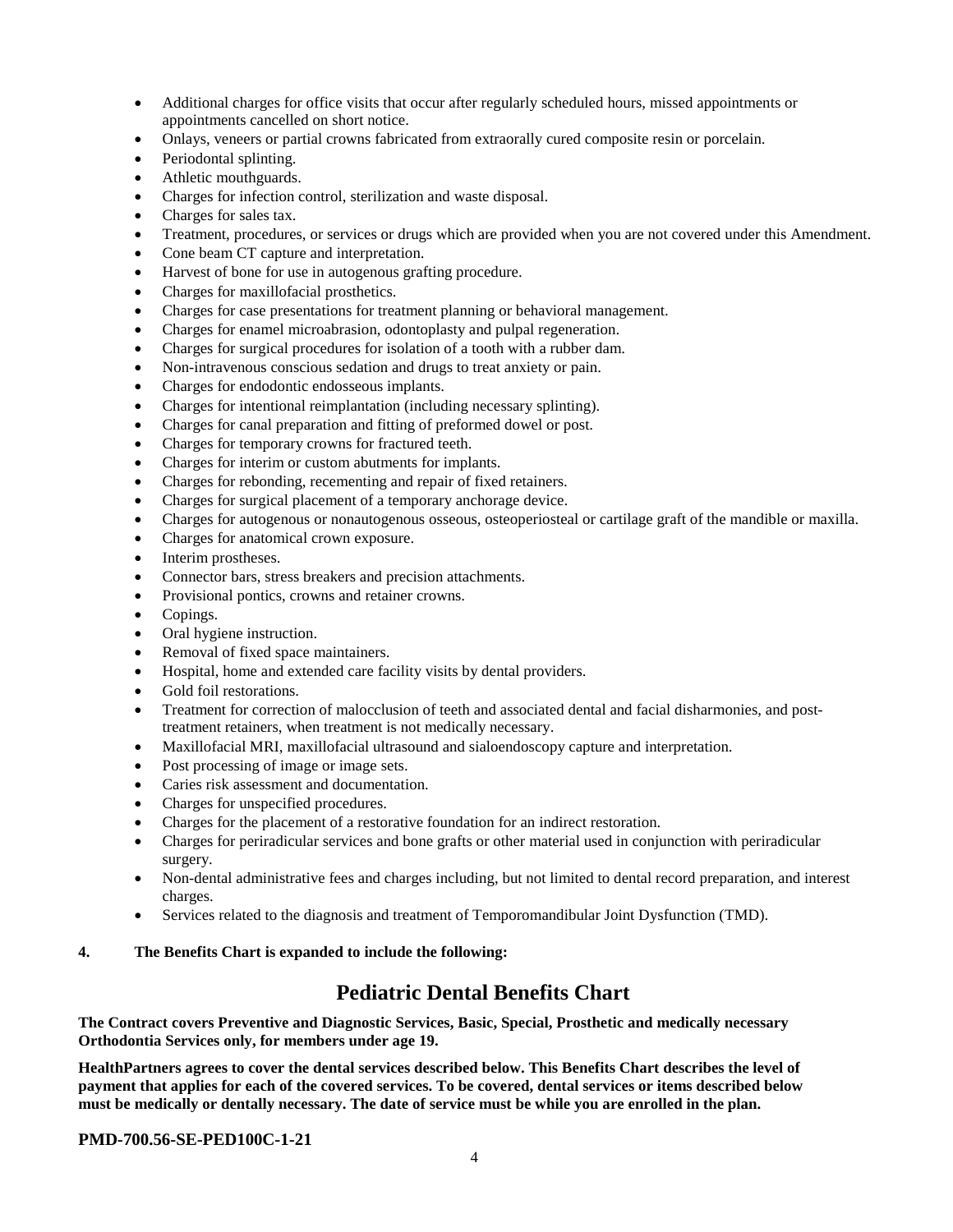**Coverage for eligible services is subject to the exclusions, limitations and other conditions of this Amendment.**

**This dental plan allows you to choose, at any time, dentists within the dental network (Network Benefits), or dentists outside of the network (Non-Network Benefits).**

**The amount that we pay for covered services is listed below. The member is responsible for the specified dollar amount and/or percentage of charges that we do not pay. Coverage may vary according to your network selection.**

**Network Benefits are underwritten by HealthPartners, Inc.. Non-Network Benefits are underwritten by HealthPartners Insurance Company.**

**When you use Non-Network providers, benefits are substantially reduced and you will likely incur significantly higher out-of-pocket expenses. A Non-Network provider does not usually have an agreement with HealthPartners to provide services at a discounted fee. In addition, Non-Network Benefits are restricted to the usual and customary amount under the definition of "Charge". The usual and customary amount can be significantly lower than a Non-Network provider's billed charges. If the Non-Network provider's billed charges are over the usual and customary amount, you pay the difference, in addition to any required deductible, copayment and/or coinsurance, and these charges do not apply to the out-of-pocket limit.**

**This plan is subject to plan and benefit changes required to maintain compliance with federal and state law. This includes, but is not limited to, benefit changes required to maintain a certain actuarial value or metal level. We may also change your deductible, coinsurance and out-of-pocket limit values on an annual basis to reflect cost of living increases.**

**These definitions apply to this Amendment.**

| <b>Calendar Year:</b>  | This is the 12-month period beginning 12:01 A.M. Central Time, on January 1, and<br>ending 12:00 A.M. Central Time of the next following December 31.                                                                                                                                                                                                                                                                                                                                                                                                                                                                                                                                                                                                                                                                                                                                                                                                                               |
|------------------------|-------------------------------------------------------------------------------------------------------------------------------------------------------------------------------------------------------------------------------------------------------------------------------------------------------------------------------------------------------------------------------------------------------------------------------------------------------------------------------------------------------------------------------------------------------------------------------------------------------------------------------------------------------------------------------------------------------------------------------------------------------------------------------------------------------------------------------------------------------------------------------------------------------------------------------------------------------------------------------------|
| Charge:                | For covered services delivered by participating network providers, this is the<br>provider's discounted charge for a given dental/surgical service, procedure or item,<br>which network providers have agreed to accept as payment in full.                                                                                                                                                                                                                                                                                                                                                                                                                                                                                                                                                                                                                                                                                                                                         |
|                        | For covered services delivered by non-network providers, this is the provider's charge<br>for a given dental/surgical service, procedure or item, up to our maximum amount<br>allowed for that service, procedure or item.                                                                                                                                                                                                                                                                                                                                                                                                                                                                                                                                                                                                                                                                                                                                                          |
|                        | Our maximum amount allowed is based on the usual and customary charge for a given<br>dental/surgical service, procedure or item. It is consistent with the charge of other<br>providers of a given service or item in the same region. You must pay for any charges<br>above the maximum amount allowed, and they do not apply to the out-of-pocket limit.                                                                                                                                                                                                                                                                                                                                                                                                                                                                                                                                                                                                                          |
|                        | To be covered, a charge must be incurred on or after the member's effective date and<br>on or before the termination date. For participating network provider charges, the<br>amount of the copayment or coinsurance, or the amount applied to the deductible, is<br>based on the agreed fee applicable to the network provider, or a reasonable estimate of<br>the cost according to a fee schedule equivalent. For non-network provider charges, the<br>amount considered as a copayment or coinsurance, or the amount applied to the<br>deductible, is based on the lesser of the billed charge and our maximum amount<br>allowed.                                                                                                                                                                                                                                                                                                                                               |
| Copayment/Coinsurance: | The specified dollar amount, or percentage, of charges incurred for covered services,<br>which we do not pay, but which a member must pay, each time a member receives<br>certain dental services, procedures or items. Our payment for those covered services or<br>items begins after the copayment or coinsurance is satisfied. Covered services or items<br>requiring a copayment or coinsurance are specified in this Benefits Chart. For<br>participating network provider charges, the amount considered as a copayment or<br>coinsurance is based on the agreed fee applicable to the network provider, or a<br>reasonable estimate of the cost according to a fee schedule equivalent. For non-<br>network provider charges, the amount considered as a copayment or coinsurance is<br>based on the lesser of the billed charge and our maximum amount allowed. A<br>copayment or coinsurance is due at the time a service is rendered, or when billed by<br>the provider. |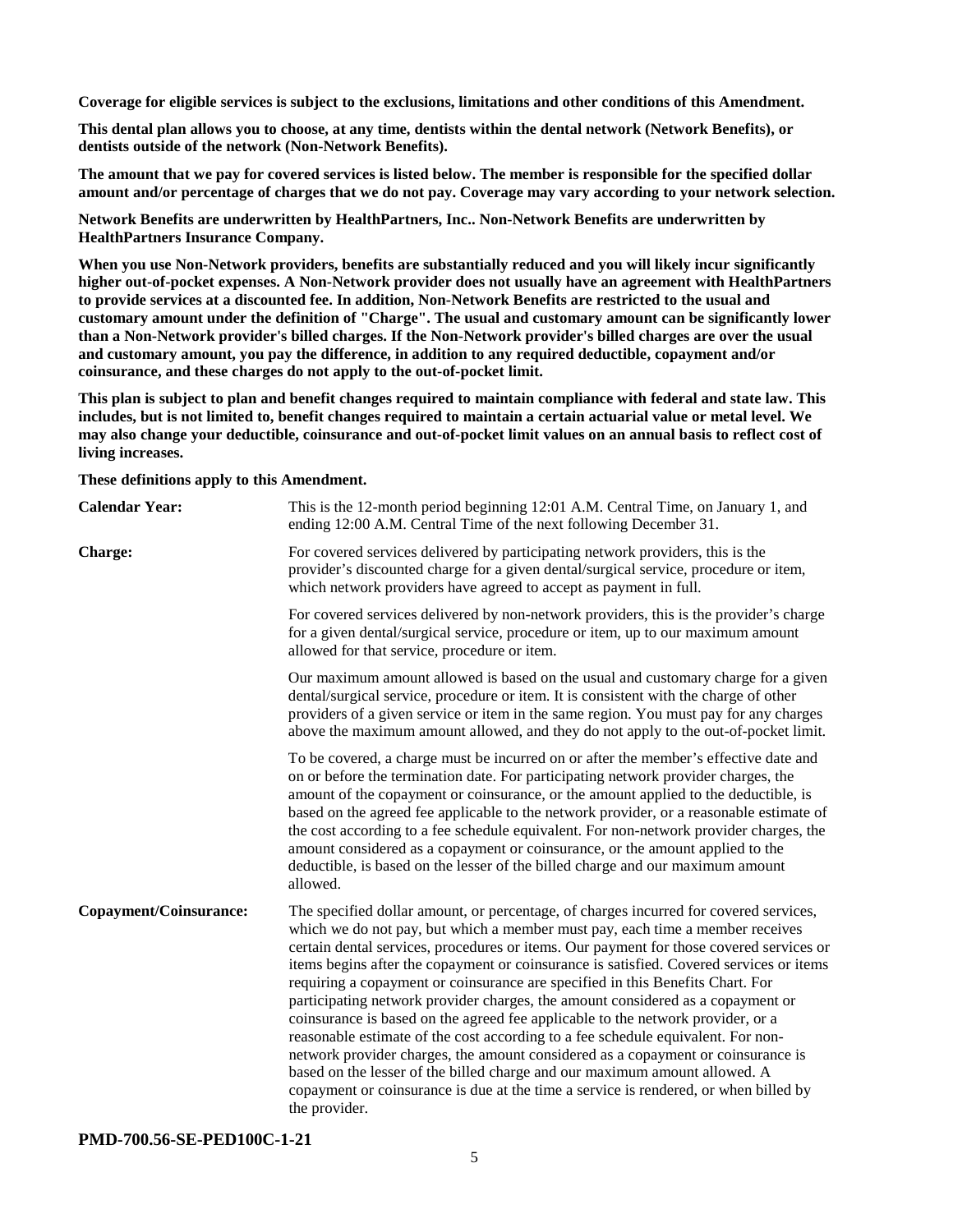| Deductible:                    | The specified dollar amount of charges incurred for covered services, which we do not<br>pay, but a member or a family has to pay first in a calendar year. Our payment for<br>those services or items begins after the deductible is satisfied. Your plan has an<br>embedded deductible. This means once a member meets the individual deductible, the<br>plan begins paying benefits for that person. If two or more members of the family meet<br>the family deductible, the plan begins paying benefits for all members of the family,<br>regardless of whether each member has met the individual deductible. However, a<br>member may not contribute more than the individual deductible towards the family<br>deductible. The amount of the charges that apply to the deductible are based on (1) the<br>agreed fee applicable to the network provider, or a reasonable estimate of the cost<br>according to a fee schedule equivalent; or (2) the lesser of the billed charge and our<br>maximum amount allowed for the non-network provider. This Benefits Chart indicates<br>which covered services are not subject to the deductible. |
|--------------------------------|--------------------------------------------------------------------------------------------------------------------------------------------------------------------------------------------------------------------------------------------------------------------------------------------------------------------------------------------------------------------------------------------------------------------------------------------------------------------------------------------------------------------------------------------------------------------------------------------------------------------------------------------------------------------------------------------------------------------------------------------------------------------------------------------------------------------------------------------------------------------------------------------------------------------------------------------------------------------------------------------------------------------------------------------------------------------------------------------------------------------------------------------------|
| <b>Out-of-Pocket Expenses:</b> | You pay the specified copayments/coinsurance and deductibles applicable for<br>particular services, subject to the out-of-pocket limit described below. These amounts<br>are in addition to the monthly premium payments.                                                                                                                                                                                                                                                                                                                                                                                                                                                                                                                                                                                                                                                                                                                                                                                                                                                                                                                        |
| <b>Out-of-Pocket Limit:</b>    | You pay the copayments/coinsurance and deductibles for covered services, to the individual<br>or family out-of-pocket limit. Thereafter we cover 100% of charges incurred for all other<br>covered services, for the rest of the calendar year. You pay amounts greater than the out-of-<br>pocket limits if any benefit maximums are exceeded.                                                                                                                                                                                                                                                                                                                                                                                                                                                                                                                                                                                                                                                                                                                                                                                                  |
|                                | Non-Network Benefits above the maximum amount allowed (see definition of "charge"<br>above) do not apply to the out-of-pocket limit.                                                                                                                                                                                                                                                                                                                                                                                                                                                                                                                                                                                                                                                                                                                                                                                                                                                                                                                                                                                                             |
|                                | You are responsible to keep track of the out-of-pocket expenses. Contact Member Services<br>for assistance in determining the amount paid by the member for specific eligible services<br>received. Claims for reimbursement under the out-of-pocket limit provisions are subject to<br>the same time limits and provisions described under the "Claims Provisions" section of the<br>Contract.                                                                                                                                                                                                                                                                                                                                                                                                                                                                                                                                                                                                                                                                                                                                                  |

## **Limits shown below are combined under your Network Benefits and Non-Network Benefits.**

## **Individual Calendar Year Deductible**

| <b>Network Benefits</b>                                                                    | <b>Non-Network Benefits</b>                                                                    |
|--------------------------------------------------------------------------------------------|------------------------------------------------------------------------------------------------|
| See your Network Benefits individual deductible<br>under your Medical Plan Benefits Chart. | See your Non-Network Benefits individual<br>deductible under your Medical Plan Benefits Chart. |

## **Family Calendar Year Deductible**

| <b>Network Benefits</b>                                                                | <b>Non-Network Benefits</b>                                                                |
|----------------------------------------------------------------------------------------|--------------------------------------------------------------------------------------------|
| See your Network Benefits family deductible under<br>vour Medical Plan Benefits Chart. | See your Non-Network Benefits family deductible<br>under your Medical Plan Benefits Chart. |

## **Individual Calendar Year Out-of-Pocket Limit**

| <b>Network Benefits</b>                                                                                 | <b>Non-Network Benefits</b>                                                                               |
|---------------------------------------------------------------------------------------------------------|-----------------------------------------------------------------------------------------------------------|
| See your Network Benefits individual out-of-<br>pocket limit under your Medical Plan Benefits<br>Chart. | See your Non-Network Benefits individual<br>out-of-pocket limit under yourMedical Plan<br>Benefits Chart. |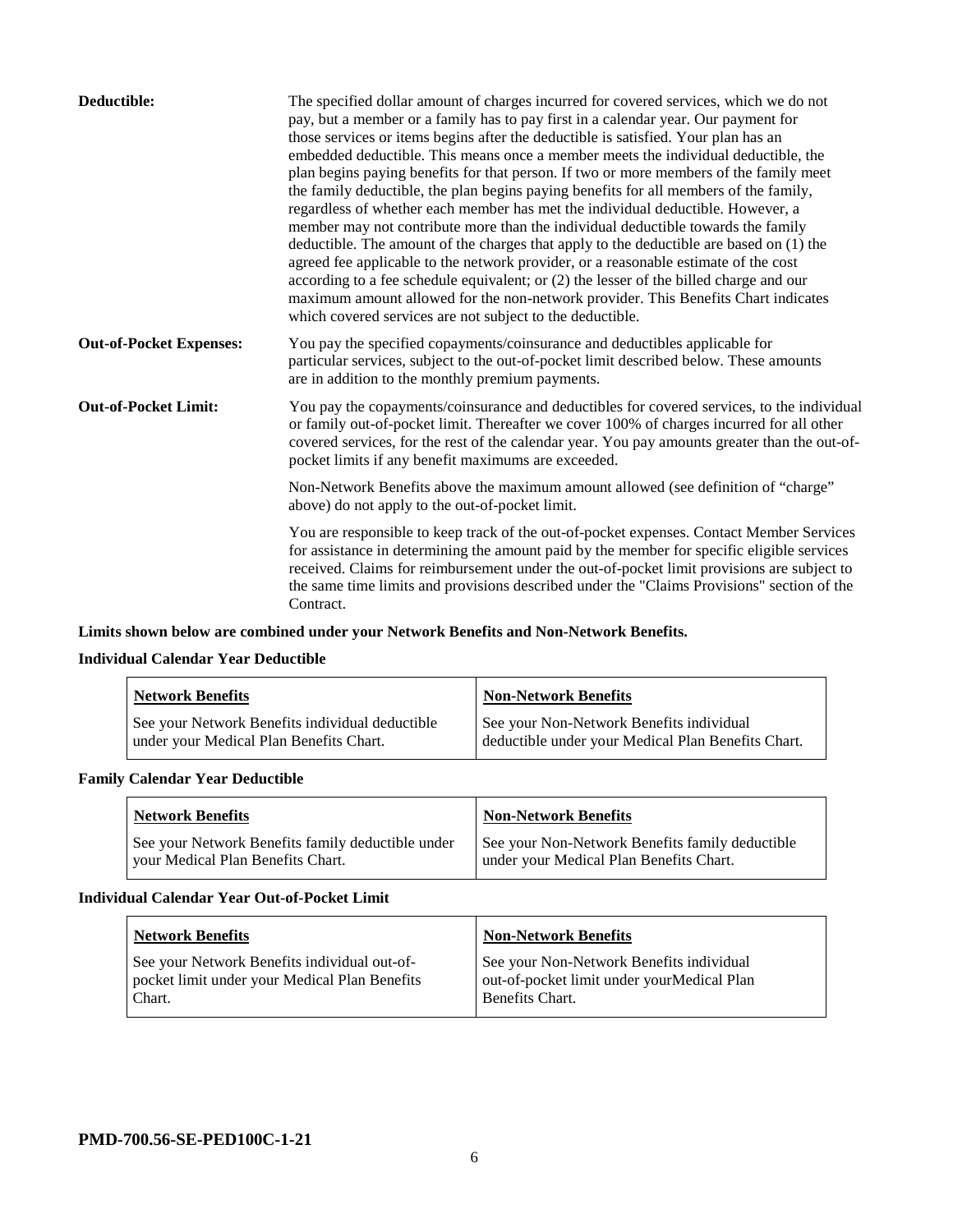| <b>Network Benefits</b>                                                                             | <b>Non-Network Benefits</b>                                                                            |
|-----------------------------------------------------------------------------------------------------|--------------------------------------------------------------------------------------------------------|
| See your Network Benefits family out-of-<br>pocket limit under your Medical Plan Benefits<br>Chart. | See your Non-Network Benefits family out-of-<br>pocket limit under yourMedical Plan Benefits<br>Chart. |

## **PREVENTIVE AND DIAGNOSTIC SERVICES**

#### **Covered Services:**

We cover the following preventive and diagnostic services, with certain limitations which are listed below. For this category, deductible does not apply to: Network Benefits.

#### **Routine dental care examinations for new and existing patients**

| <b>Network Benefits</b>                                               | <b>Non-Network Benefits</b>                                          |
|-----------------------------------------------------------------------|----------------------------------------------------------------------|
| 100% of the charges incurred, limited to twice each<br>calendar year. | 50% of the charges incurred, limited to twice each<br>calendar year. |

#### **Dental cleaning (prophylaxis or periodontal maintenance cleaning)**

| <b>Network Benefits</b>                                               | <b>Non-Network Benefits</b>                                           |
|-----------------------------------------------------------------------|-----------------------------------------------------------------------|
| 100% of the charges incurred, limited to twice each<br>calendar year. | 150% of the charges incurred, limited to twice each<br>calendar year. |

#### **Professionally applied topical fluoride (other than silver diamine fluoride)**

| Network Benefits                                                      | <b>Non-Network Benefits</b>                                           |
|-----------------------------------------------------------------------|-----------------------------------------------------------------------|
| 100% of the charges incurred, limited to twice each<br>calendar year. | 150% of the charges incurred, limited to twice each<br>calendar year. |

#### **Silver diamine fluoride**

| <b>Network Benefits</b>                            | <b>Non-Network Benefits</b>                             |
|----------------------------------------------------|---------------------------------------------------------|
| 100% of the charges incurred, limited to twice per | 50% of the charges incurred, limited to twice per tooth |
| tooth each calendar year.                          | each calendar year.                                     |

#### **Pit and Fissure sealant application and preventive resin restoration**

| <b>Network Benefits</b>                        | <b>Non-Network Benefits</b>                             |
|------------------------------------------------|---------------------------------------------------------|
| 100% of the charges incurred, limited to one   | 50% of the charges incurred, limited to one application |
| application per tooth per 36-month period, for | per tooth per 36-month period, for unrestored permanent |
| unrestored permanent molars.                   | molars.                                                 |

#### **Bitewing x-rays**

| <b>Network Benefits</b>                             | Non-Network Benefits                               |
|-----------------------------------------------------|----------------------------------------------------|
| 100% of the charges incurred, limited to twice each | 50% of the charges incurred, limited to twice each |
| calendar year.                                      | calendar year.                                     |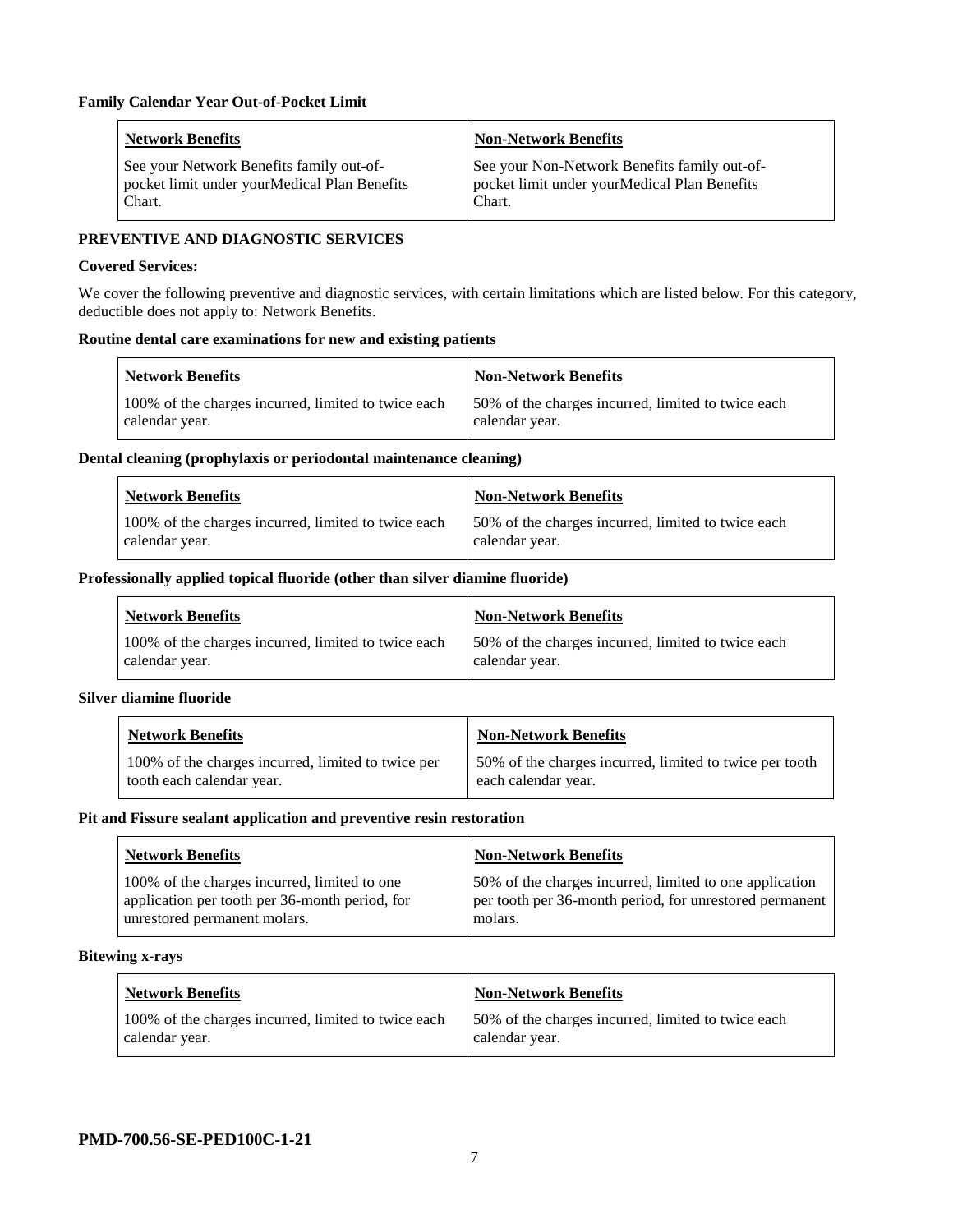#### **Full mouth or panoramic x-rays**

| <b>Network Benefits</b>                             | Non-Network Benefits                                     |
|-----------------------------------------------------|----------------------------------------------------------|
| 100% of the charges incurred, limited to once every | 50% of the charges incurred, limited to once every sixty |
| sixty months.                                       | months.                                                  |

#### **Other x-rays, except as provided in connection with orthodontic diagnostic procedures and treatment**

| <b>Network Benefits</b>       | <b>Non-Network Benefits</b>  |
|-------------------------------|------------------------------|
| 100% of the charges incurred. | 50% of the charges incurred. |

## **Space maintainers (fixed or removable appliances designed to prevent adjacent and opposing teeth from moving)**

| Network Benefits                                     | <b>Non-Network Benefits</b>                          |
|------------------------------------------------------|------------------------------------------------------|
| 100% of the charges incurred for lost primary teeth. | 150% of the charges incurred for lost primary teeth. |

#### **Evaluations that are not routine and periodic, including: problem-focused evaluations (either limited or detailed and extensive), periodontal evaluations, and evaluations for members under the age of 3 which include counseling with the primary caregiver**

| <b>Network Benefits</b>       | <b>Non-Network Benefits</b>  |
|-------------------------------|------------------------------|
| 100% of the charges incurred. | 50% of the charges incurred. |

#### **Screening or assessments of a patient**

| <b>Network Benefits</b>                                               | <b>Non-Network Benefits</b>                                          |
|-----------------------------------------------------------------------|----------------------------------------------------------------------|
| 100% of the charges incurred, limited to twice each<br>calendar year. | 50% of the charges incurred, limited to twice each<br>calendar year. |

## **Not Covered:**

- Diagnostic testing that is performed and billed as a separate procedure such as collection of microorganisms for culture, viral cultures, genetic testing for susceptibility or oral disease and caries susceptibility tests. This includes all oral pathology and laboratory testing charges.
- Additional charges for office visits that occur after regularly scheduled hours, office visits for observation, missed appointments or appointments cancelled on short notice.
- Cone beam CT capture and interpretation.
- Oral hygiene instruction.
- Removal of fixed space maintainers.
- Hospital, home and extended care facility visits by dental providers.
- Maxillofacial MRI, maxillofacial ultrasound and sialoendoscopy capture and interpretation.
- Post processing of image or image sets.
- Caries risk assessment and documentation.
- Charges for unspecified procedures.
- See "Services Not Covered" in item 3. of this Amendment.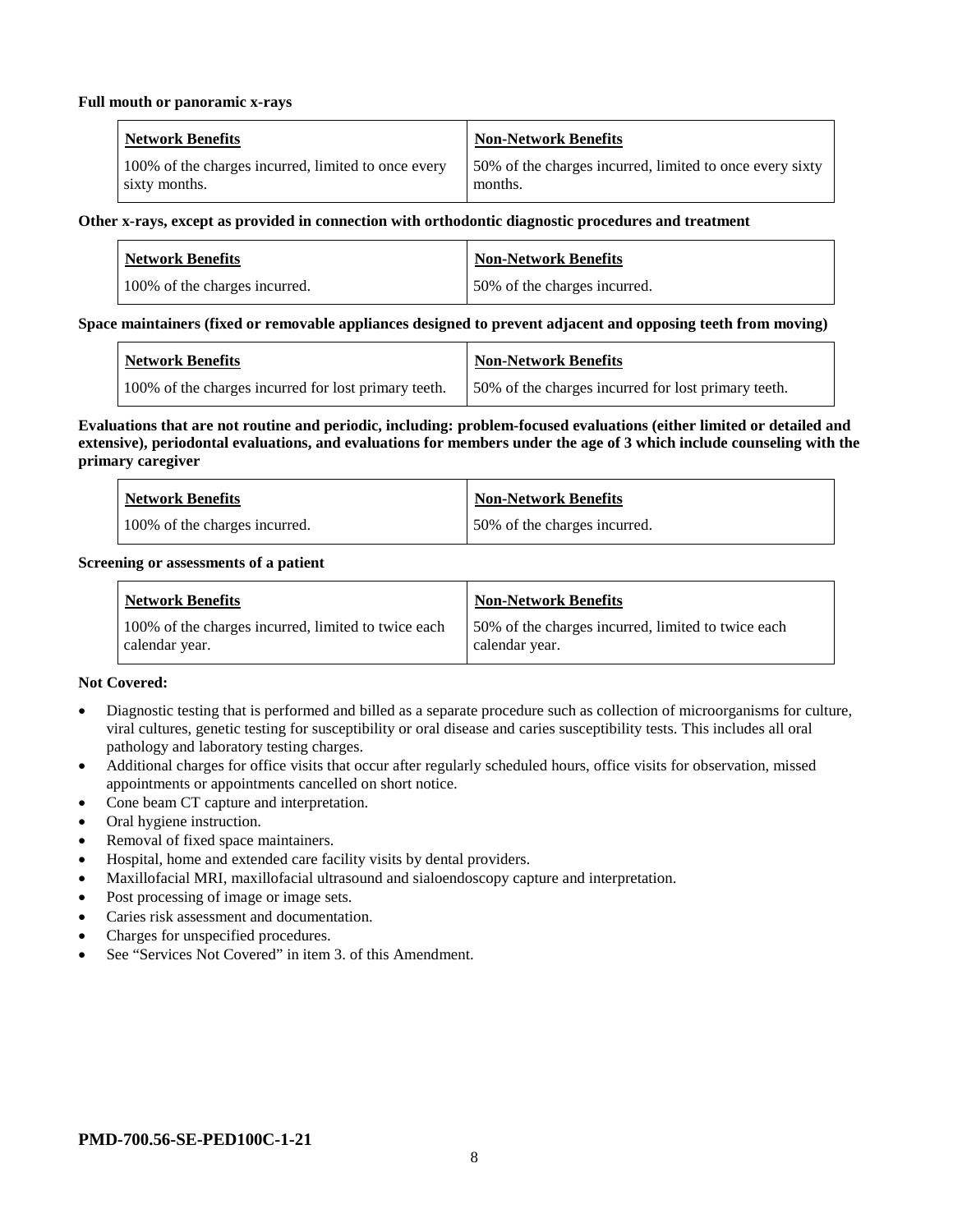#### **BASIC SERVICES**

#### **Covered Services:**

We cover the following services:

## *Basic I Services*

## **Consultations**

| <b>Network Benefits</b>       | Non-Network Benefits         |
|-------------------------------|------------------------------|
| 100% of the charges incurred. | 50% of the charges incurred. |

#### **Emergency treatment for relief of pain**

| <b>Network Benefits</b>       | <b>Non-Network Benefits</b>  |
|-------------------------------|------------------------------|
| 100% of the charges incurred. | 50% of the charges incurred. |

**Regular restorative services (fillings) other than posterior composites. Restorations using customary restorative materials and stainless steel crowns are covered, when dentally necessary due to loss of tooth structure as a result of tooth decay or fracture.**

| <b>Network Benefits</b>       | <b>Non-Network Benefits</b>   |
|-------------------------------|-------------------------------|
| 100% of the charges incurred. | 150% of the charges incurred. |

**Regular restorative services (fillings)** - posterior composites (white fillings on bicuspids and molars). Restorations using customary restorative materials and preventive resin restorations are covered, when dentally necessary due to loss of tooth structure as a result of tooth decay or fracture.

| Network Benefits              | Non-Network Benefits         |
|-------------------------------|------------------------------|
| 100% of the charges incurred. | 50% of the charges incurred. |

**Oral Surgery** - non-surgical extraction for the restoration of dental function. General anesthesia or intravenous sedation is covered, when dentally necessary, when provided by the attending dentist in a dental office setting and required to perform a covered dental procedure.

| <b>Network Benefits</b>       | <b>Non-Network Benefits</b>  |
|-------------------------------|------------------------------|
| 100% of the charges incurred. | 50% of the charges incurred. |

#### **Periodontics (Gum Disease) - non-surgical treatment**

| Network Benefits                                                                             | <b>Non-Network Benefits</b>                                                                 |
|----------------------------------------------------------------------------------------------|---------------------------------------------------------------------------------------------|
| 100% of the charges incurred, limited to once every<br>24 months for non-surgical treatment. | 50% of the charges incurred, limited to once every<br>24 months for non-surgical treatment. |

## **Endodontics I - Endodontic Pulp Therapy and Pulpotomy Services (other than pulpal regeneration)**

| Network Benefits              | Non-Network Benefits         |
|-------------------------------|------------------------------|
| 100% of the charges incurred. | 50% of the charges incurred. |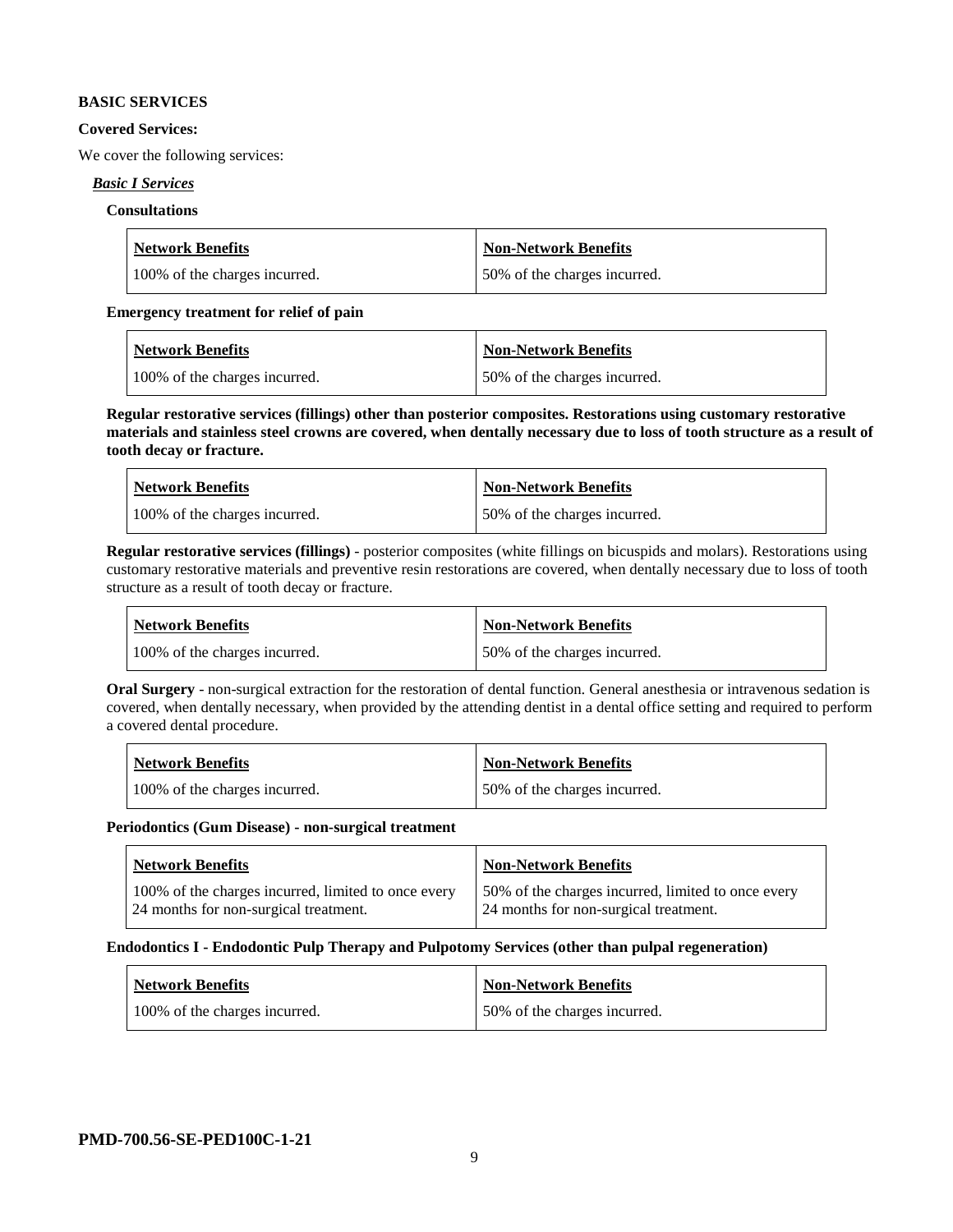#### **Endodontics II - All Other Endodontic Services (including pulpal regeneration)**

| <b>Network Benefits</b>       | <b>Non-Network Benefits</b>  |
|-------------------------------|------------------------------|
| 100% of the charges incurred. | 50% of the charges incurred. |

## *Basic II Services*

**Oral Surgery** - other than non-surgical extraction for the restoration of dental function. Services include, but are not limited to, removal of impacted teeth, incision or drainage of abscesses and removal of exostosis. General anesthesia or intravenous sedation is covered, when dentally necessary, when provided by the attending dentist in a dental office setting and required to perform a covered dental procedure.

| <b>Network Benefits</b>       | <b>Non-Network Benefits</b>  |
|-------------------------------|------------------------------|
| 100% of the charges incurred. | 50% of the charges incurred. |

#### **Periodontics (Gum Disease) - surgical treatment**

| <b>Network Benefits</b>                                                                  | <b>Non-Network Benefits</b>                                                             |
|------------------------------------------------------------------------------------------|-----------------------------------------------------------------------------------------|
| 100% of the charges incurred, limited to once every<br>36 months for surgical treatment. | 50% of the charges incurred, limited to once every<br>36 months for surgical treatment. |

#### **Limitations:**

• Collection and application of autologous blood concentrate product is limited to once every 36 months.

#### **Not Covered:**

- Periodontal splinting.
- Orthognathic surgery (surgery to reposition the jaws).
- Harvest of bone for use in autogenous grafting procedure.
- Charges for surgical procedures for isolation of a tooth with a rubber dam.
- Non-intravenous conscious sedation, and drugs to treat anxiety or pain.
- Charges for endodontic endosseous implants.
- Charges for intentional reimplantation (including necessary splinting).
- Charges for canal preparation and fitting of preformed dowel or post.
- Charges for temporary crowns for fractured teeth.
- Charges for surgical placement of a temporary anchorage device.
- Charges for autogenous or nonautogenous osseous, osteoperiosteal or cartilage graft of the mandible or maxilla.
- Charges for anatomical crown exposure.
- Charges for the placement of a restorative foundation for an indirect restoration.
- Charges for periradicular services and bone grafts or other material used in conjunction with periradicular surgery.
- Charges for unspecified procedures.
- See "Services Not Covered" in item 3, of this Amendment.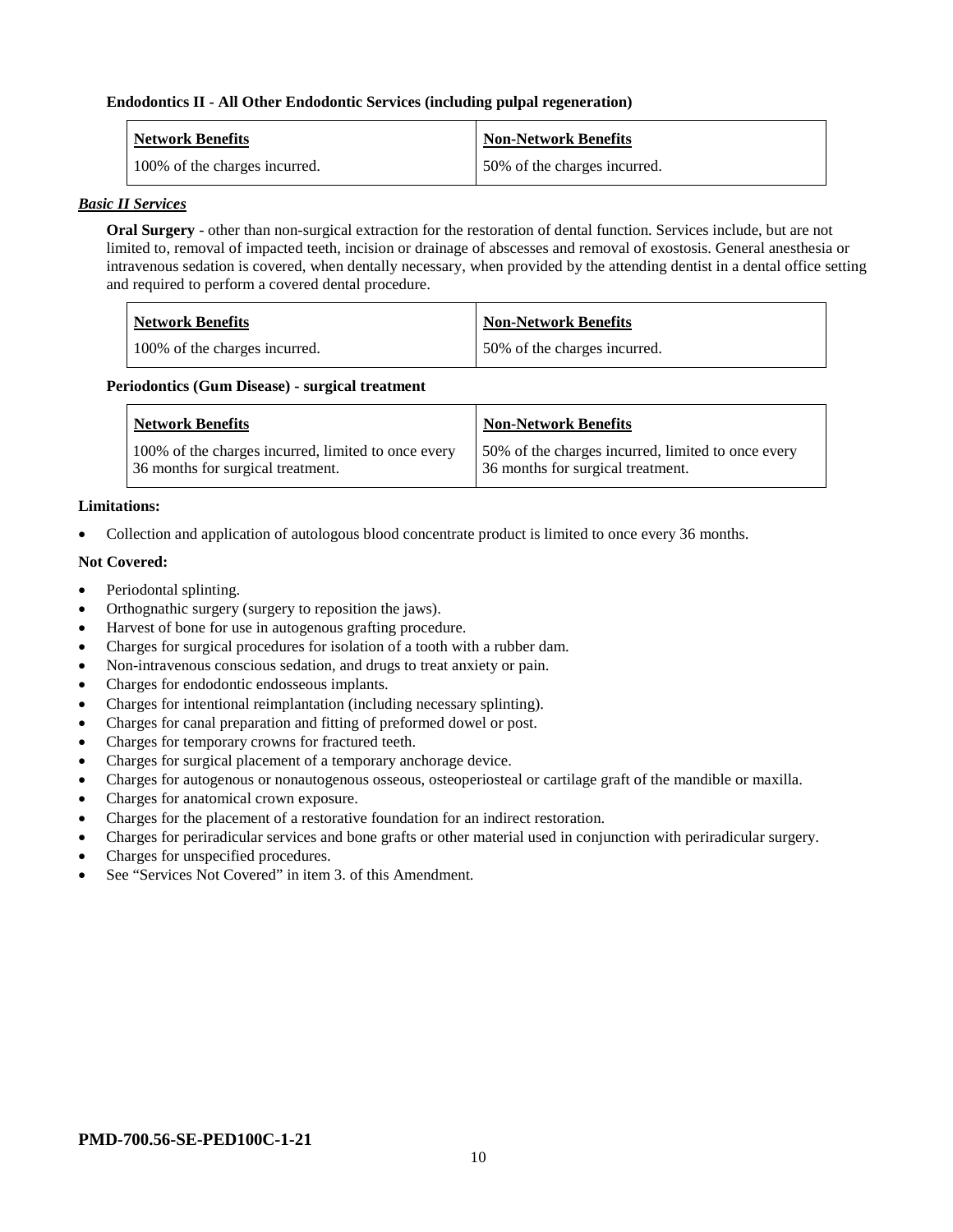## **SPECIAL SERVICES**

## **Covered Services:**

We cover the following services:

**Special Restorative Care** – extraorally fabricated or cast restorations (crowns, inlays and onlays) are covered when teeth cannot be restored with customary restorative material and when dentally necessary due to the loss of tooth structure as a result of tooth decay or fracture. If a tooth can be restored with a customary restorative material, but an onlay, crown, jacket, indirect composite or porcelain/ceramic restoration is selected, benefits will be calculated using the charge appropriate to the equivalent customary restorative material.

| <b>Network Benefits</b>       | <b>Non-Network Benefits</b>  |
|-------------------------------|------------------------------|
| 100% of the charges incurred. | 50% of the charges incurred. |

**Repair or recementing of crowns, inlays and onlays**

| <b>Network Benefits</b>       | <b>Non-Network Benefits</b>  |
|-------------------------------|------------------------------|
| 100% of the charges incurred. | 50% of the charges incurred. |

#### **Limitations:**

• Benefit for the replacement of a crown or onlay will be provided only after a five year period measured from the date on which the procedure was last provided, whether under this Amendment or not.

## **Not Covered:**

- Gold foil restorations.
- Onlays, veneers or partial crowns fabricated from extraorally cured composite resin or porcelain
- Charges for unspecified procedures.
- See "Services Not Covered" in item 3. of this Amendment.

## **PROSTHETIC SERVICES**

## **Covered Services:**

We cover the following services:

**Bridges** - initial installation of fixed bridgework to replace missing natural teeth, replacement of an existing fixed bridgework by a new bridgework, the addition of teeth to an existing bridgework, and repair or recementing of bridgework are covered. A given prosthetic appliance for the purpose of replacing an existing appliance will be provided when satisfactory evidence is presented that the new prosthetic appliance is required to replace one or more teeth extracted after the existing bridgework was installed.

| <b>Network Benefits</b>       | <b>Non-Network Benefits</b>  |
|-------------------------------|------------------------------|
| 100% of the charges incurred. | 50% of the charges incurred. |

**Dentures -** initial installation of full removable dentures to replace missing natural teeth and adjacent structures and adjustments during the six-month period following installation are covered. If a satisfactory result can be achieved through the utilization of standard procedures and materials but a personalized appliance is selected, or one which involves specialized techniques, the charges appropriate to the least costly appliance are covered. Replacement of an existing full removable denture by a new denture is covered. A given prosthetic appliance for the purpose of replacing an existing appliance will be provided when satisfactory evidence is presented that the new prosthetic appliance is required to replace one or more teeth extracted after the existing denture was installed. Repair of dentures, or relining or rebasing of dentures more than six months after installation of an initial or replacement denture are covered.

| <b>Network Benefits</b>       | <b>Non-Network Benefits</b>  |
|-------------------------------|------------------------------|
| 100% of the charges incurred. | 50% of the charges incurred. |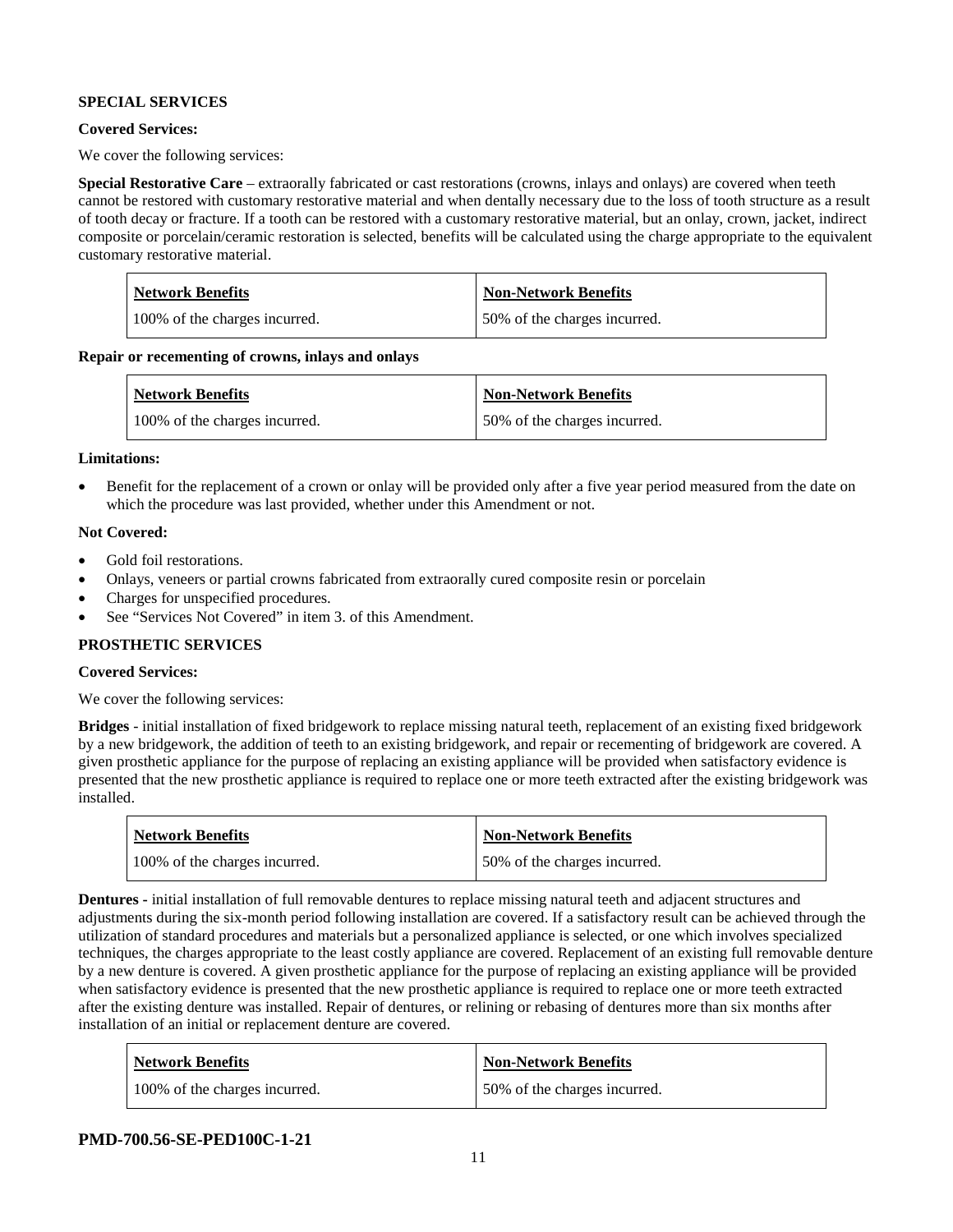**Partial Dentures** - Surveyed crowns which are not restorative but which are dentally necessary to facilitate the placement of a removable partial denture are covered. Initial installation of partial removable dentures to replace missing natural teeth and adjacent structures and adjustments during the six-month period following installation are covered. If a satisfactory result can be achieved by a standard cast chrome or acrylic partial denture, but a more complicated design is selected, the charges appropriate to the least costly appliance are covered. Replacement of an existing partial denture by a new denture, or the addition of teeth to an existing partial removable denture is covered. A given prosthetic appliance for the purpose of replacing an existing appliance will be provided when satisfactory evidence is presented that the new prosthetic appliance is required to replace one or more teeth extracted after the existing denture was installed. Repair of dentures, or relining or rebasing of dentures more than six months after installation of an initial or replacement denture are covered.

| <b>Network Benefits</b>       | <b>Non-Network Benefits</b>  |
|-------------------------------|------------------------------|
| 100% of the charges incurred. | 50% of the charges incurred. |

**Occlusal guards** – occlusal guards for the treatment of bruxism are covered, including repair and relining of occlusal guards.

| <b>Network Benefits</b>       | <b>Non-Network Benefits</b>  |
|-------------------------------|------------------------------|
| 100% of the charges incurred. | 50% of the charges incurred. |

#### **Tissue Conditioning**

| <b>Network Benefits</b>       | <b>Non-Network Benefits</b>  |
|-------------------------------|------------------------------|
| 100% of the charges incurred. | 50% of the charges incurred. |

#### **Limitations:**

- Benefit for replacement of a prosthetic appliance will be provided only (a) if the existing appliance cannot be made serviceable, and (b) after a 5 year period measured from the date on which it was installed, whether under this Amendment or not.
- Occlusal guards are limited to one every 12 months, for members age 13 or older.

## **Not Covered:**

- Services for replacement of any missing, lost or stolen dental or implant-supported prosthesis.
- Services related to a prosthetic appliance which was installed or delivered more than 60 days after termination of coverage.
- Interim prostheses.
- Connector bars, stress breakers and precision attachments.
- Provisional pontics, crowns and retainer crowns.
- Copings.
- Charges for unspecified procedures.
- See "Services Not Covered" in item 3. of this Amendment.

## **DENTAL IMPLANT SERVICES**

## **Covered Services:**

## We cover, **if dentally necessary**:

- the surgical placement of an implant body to replace missing natural teeth;
- removal and replacement of an implant body that is not serviceable and cannot be repaired after a period of at least five years from the date that the implant body was initially placed;
- initial installation of implant-supported prosthesis (crowns, bridgework and dentures) to replace missing teeth;
- replacement of an existing implant-supported prosthesis by a new implant-supported prosthesis, or the addition of teeth to an existing implant-supported prosthesis. We will replace an existing implant-supported prosthesis when satisfactory evidence is presented that (a) the new implant-supported prosthesis is required to replace one or more teeth extracted after the existing implant-supported prosthesis was installed, or (b) the existing implant-supported prosthesis cannot be made serviceable;
- repair of implant-supported prosthesis;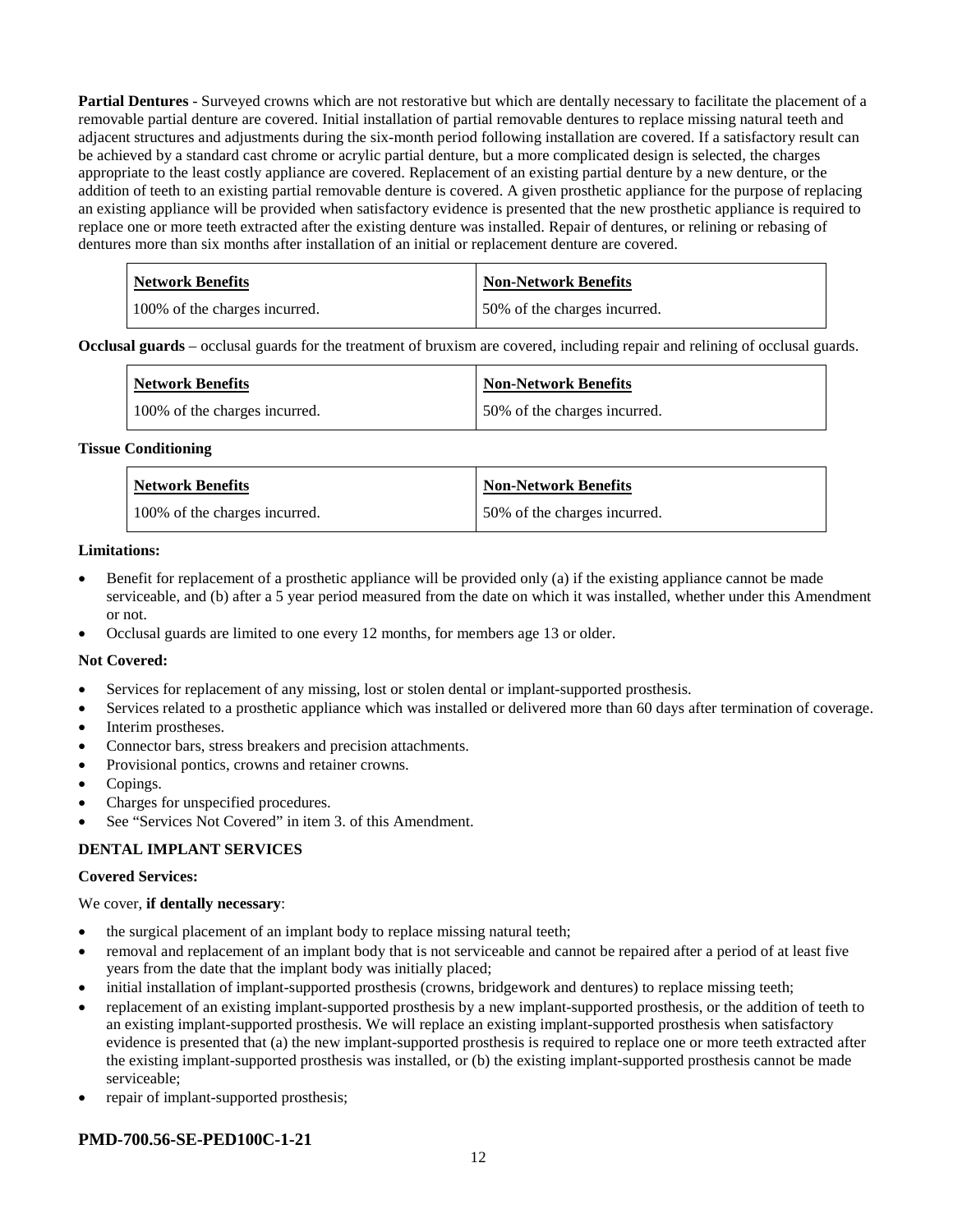other related implant services.

**Decisions about dental necessity are made by HealthPartners**' **dental directors, or their designees. If the dental directors or their designees determine that a tooth or an arch can be restored with a standard prosthesis or restoration, no benefits will be allowed for the individual implant or implant procedure. For the second phase of treatment (the prosthodontics phase of placing the implant crown, bridge, denture or partial denture), we will base benefits on the least costly, professionally acceptable alternative treatment.**

| <b>Network Benefits</b>       | <b>Non-Network Benefits</b>  |
|-------------------------------|------------------------------|
| 100% of the charges incurred. | 50% of the charges incurred. |

## **Limitations:**

- Benefit for replacement of an existing implant-supported prosthesis that cannot be made serviceable will be provided only after a five year period measured from the date that the implant-supported prosthesis was initially placed, whether under this Amendment or not.
- Endosteal implants, surgical placement of an interim implant body, eposteal implants, transolsteal implants (including hardware), implant-supported complete or partial dentures, connecting bars, abutments, implant-supported crowns, and abutment supported retainers are limited to once every 5 years.
- Radiographic/surgical implant indexing is limited to once every 5 years.

## **Not Covered:**

- Charges for interim abutments or custom abutments, including placement.
- Charges for unspecified procedures.
- See "Services Not Covered" in item 3. of this Amendment.

## **EMERGENCY DENTAL CARE SERVICES**

## **Covered Services:**

We cover emergency dental care provided by network or non-network providers to the same extent as eligible dental services specified above and subject to the same deductibles, percentages and maximums.

| <b>Network Benefits</b>                                                                                                                                                             | <b>Non-Network Benefits</b>                                                       |
|-------------------------------------------------------------------------------------------------------------------------------------------------------------------------------------|-----------------------------------------------------------------------------------|
| Coverage level is the same as corresponding Network   Coverage level is the same as corresponding Non-<br>Benefits, depending on the type of service provided,<br>such as fillings. | Network Benefits, depending on the type of service<br>provided, such as fillings. |

## **Not Covered:**

See "Services Not Covered" in item 3. of this Amendment.

## **CLEFT LIP AND CLEFT PALATE SERVICES**

## **Covered Services For Dependent Children:**

We cover dental services for treatment of cleft lip and cleft palate. Orthodontic treatment of cleft lip and cleft palate will be covered only if it meets the Covered Services criteria under "Orthodontic Services" below.

| <b>Network Benefits</b>                              | <b>Non-Network Benefits</b>                           |
|------------------------------------------------------|-------------------------------------------------------|
| Coverage level is the same as corresponding Network  | Coverage level is the same as corresponding Non-      |
| Benefits, depending on the type of service provided, | Network Benefits, depending on the type of service    |
| such as Basic Services, Special Services or          | provided, such as Basic Services, Special Services or |
| Orthodontic Services, if applicable.                 | Orthodontic Services, if applicable.                  |

## **Limitations:**

• To the extent that these services are covered under the medical services, they are not covered as Pediatric Dental services.